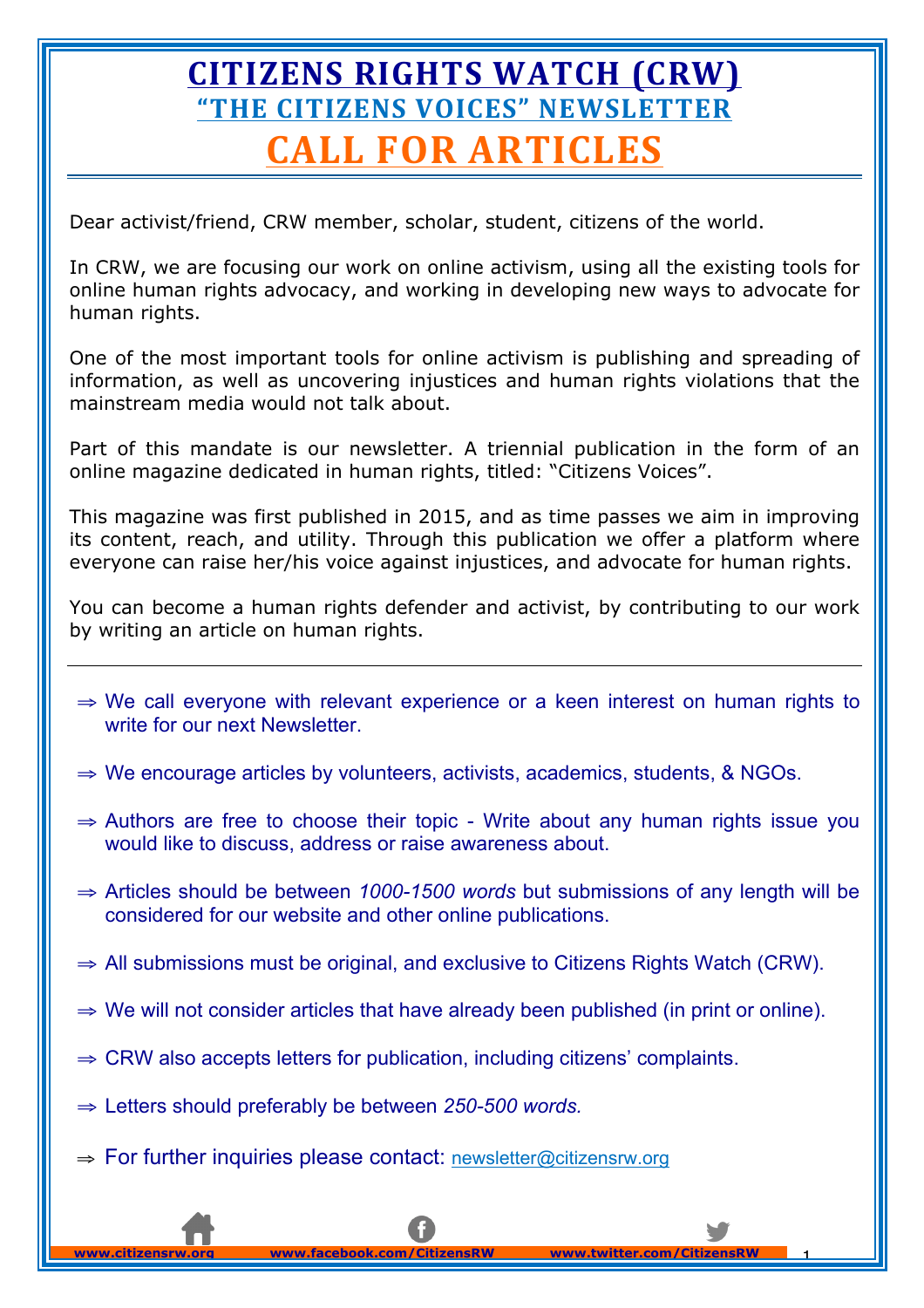#### **WHO WE ARE**

Citizens' Rights Watch (CRW) is an international human rights' NGO, working for human rights through online activism. We focus on raising awareness of human rights issues, through the monitoring, research and analysis of human rights, in respect to democracy and the rule of law in both the national and international levels.

Our work is utilizing technology in order to raise human rights awareness, monitor governments through the input of citizens, using the tool of political naming and shaming to push governments to act against injustices, mobilizing the people and the international community, elevating the local into the global through our interconnectedness, promoting spontaneous collective political and social action leading to the improvement of human rights and citizens' life quality, in order to end injustices and human rights abuses.

### **OUR MISSION**

Our Mission is to give voice to citizens' demands for basic human rights, monitor governments' compliance to the Universal Declaration of Human Rights (UDHR) with focus on Economic and Social rights of every UN member state's citizen and contribute to the progressive realization of human rights around the world.

# **ARTICLE SUBMISSION DEADLINES**

#### **The deadline for submitting an article is the:**

- **a) 15th of March;**
- $\overline{b}$ ) **15<sup>th</sup> of July**;
- **c) 15th of November;** of each year.

You are free to submit an article, at any time, but according to these deadlines, your article will be considered for the next possible publication depending on the submission date.

# **ARTICLE SUBMISSION GUIDELINES**

- **The topic** of your article should have human rights relevance. You are free to choose any topic that you wish to raise awareness about.
- The article should be **in English.**
- **WORD LIMIT:** The article should be no less than **1000 words**, and not more than **1500 words.** You can use the word office tool: **word count**, to make sure you are within these limits.
- You are required **to submit** your article in a word document file, with the title of your article on the top of the text. (The file name should be your surname).
- **Acceptable file types** are: .doc , .pdf
- Also, make sure to add **3-5 keywords,** under your title, indicating what the article is about.
- Under the **title**, you should add your **name**, **email,** and a **very short bio** 30-50 words max (or just your professional title). We will use these details in the publication, so please make sure you spell everything correctly.
- Please note that you grant CRW the right to publish your article for non-profit reasons.
- **Layout:** You are free to use any font, layout, or paragraph layout. But we suggest you use: Font should be 12-point Arial, including endnotes. Please do not insert line breaks in the text or special spacing for formatting. Please do not use footnotes, only **endnotes**. Feel free to use hyperlinks, and website addresses.
- In case you use photos, make sure you have the right to do so according to the copyright rules.